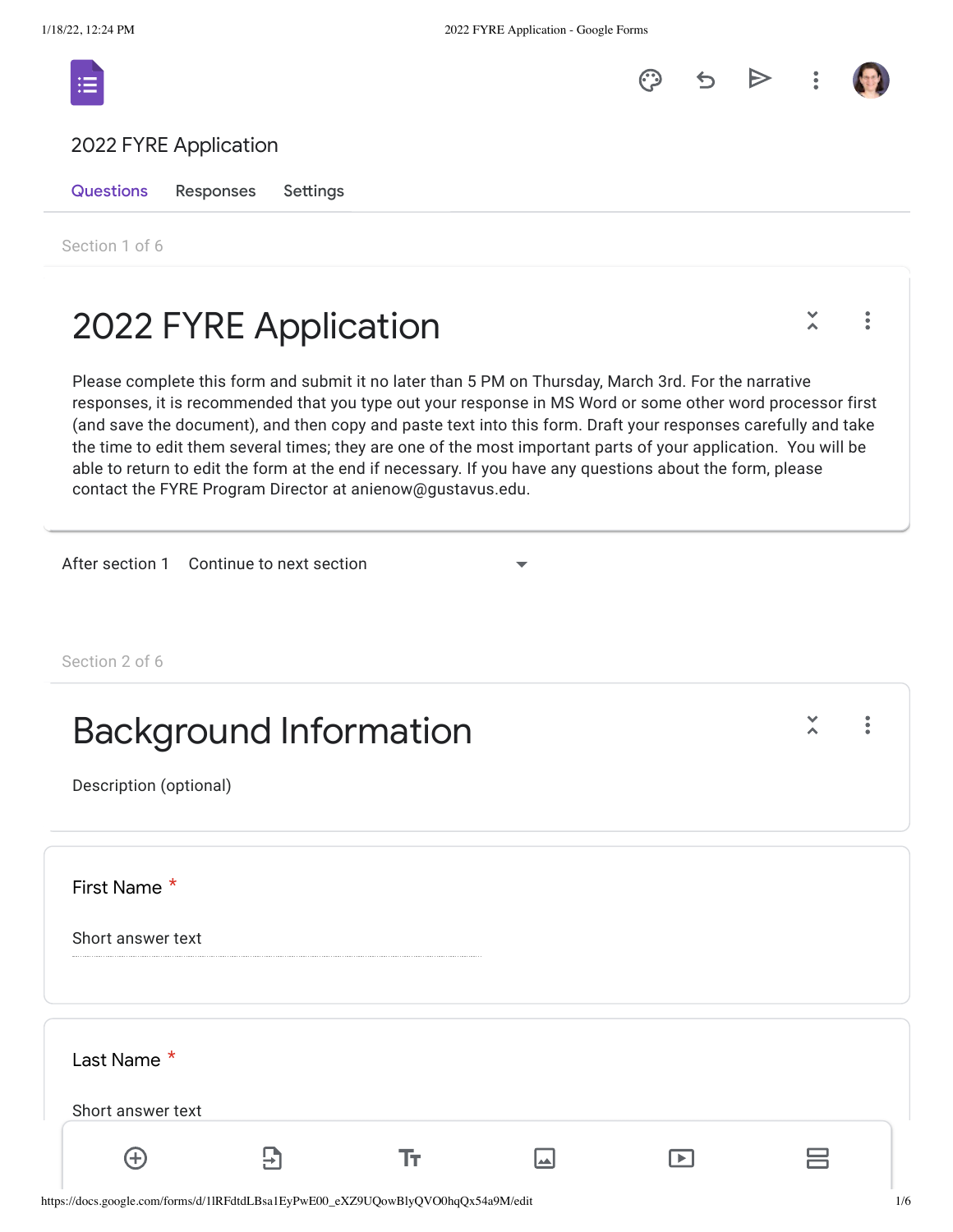| 1. Are you currently in your first year of college? *            |
|------------------------------------------------------------------|
| Yes                                                              |
| No                                                               |
| Maybe                                                            |
|                                                                  |
| $\star$<br>2. Are you currently enrolled at Gustavus Adolphus    |
| Yes                                                              |
| No                                                               |
| Maybe                                                            |
|                                                                  |
| 3. Do you plan to return to Gustavus next year? *                |
| Yes                                                              |
| No                                                               |
| Maybe                                                            |
| After section 2 Continue to next section<br>$\blacktriangledown$ |
| Section 3 of 6                                                   |

| <b>References</b>                                                                                           |  |      |  |  |                          |  |
|-------------------------------------------------------------------------------------------------------------|--|------|--|--|--------------------------|--|
| Please provide the names and roles of three people that can provide a reference for your application. These |  |      |  |  |                          |  |
|                                                                                                             |  | l w. |  |  | $\overline{\phantom{0}}$ |  |

https://docs.google.com/forms/d/1lRFdtdLBsa1EyPwE00\_eXZ9UQowBlyQVO0hqQx54a9M/edit 2/6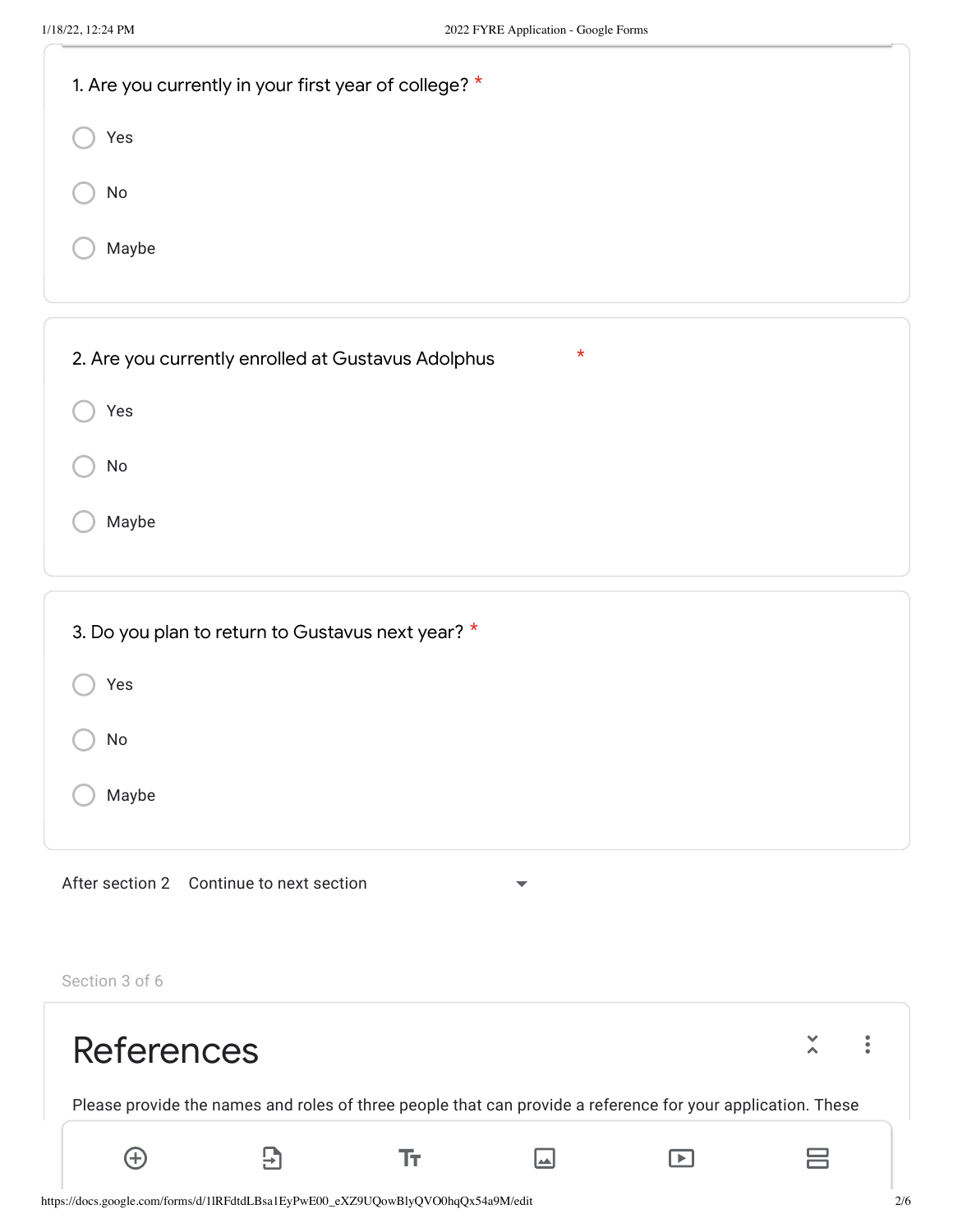## 1/18/22, 12:24 PM 2022 FYRE Application - Google Forms

 $\pm$ and preparedness for a research experience. Please be specific about the roles of these individuals. For example, if Dr. Smith was your laboratory instructor for CHE107, please indicate those details.

Reference #1 - Name \*

Short answer text

Reference #1 - Role \*

Short answer text

Reference #2 - Name \*

Short answer text

Reference #2 - Role \*

Short answer text

Reference #3 - Name \*

Short answer text

Reference #3 - Role \* Short answer text  $\bigoplus$  $\overline{\Xi}$ Tr.  $\Box$ 吕  $\Box$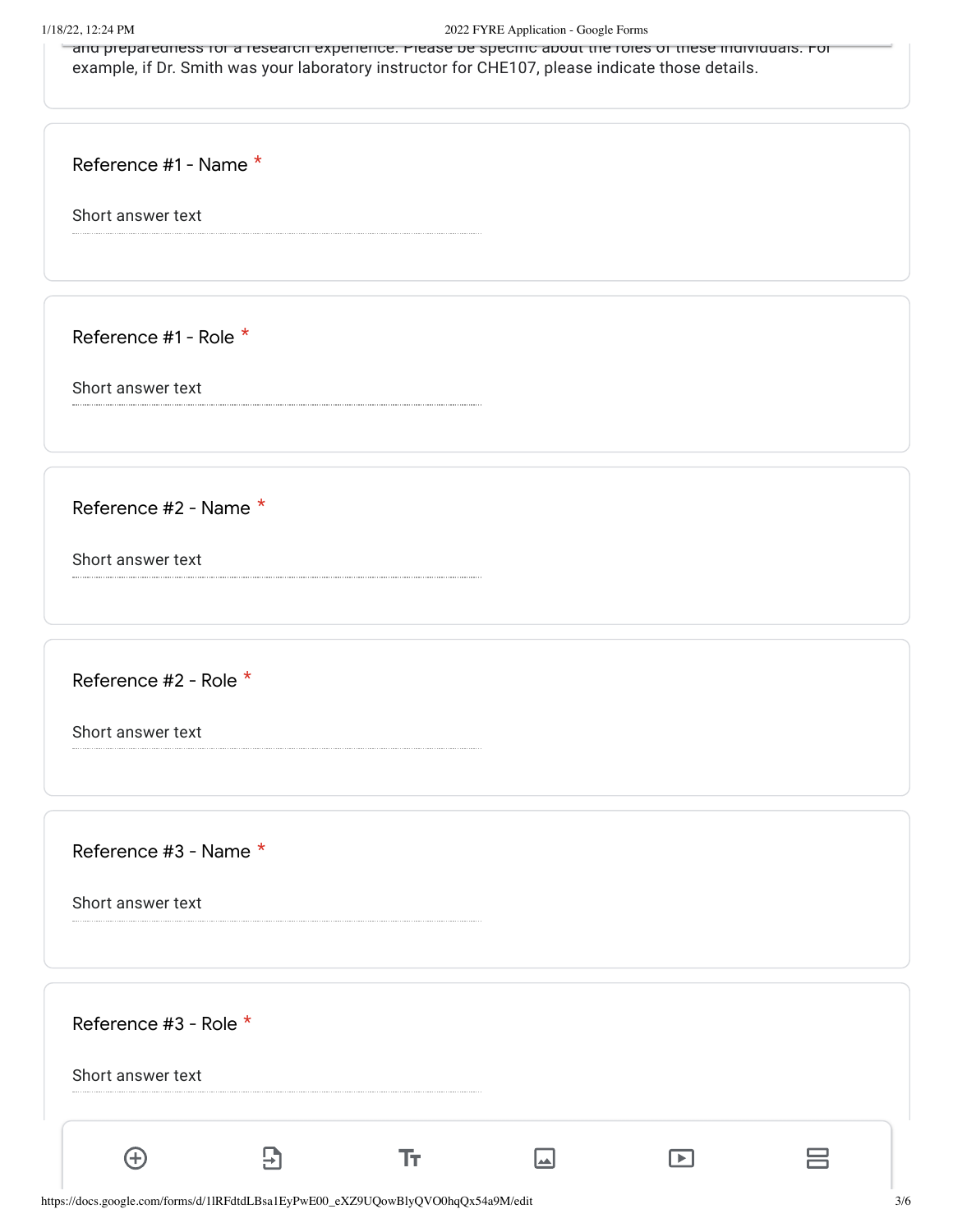After section 3

Continue to next section

Section 4 of 6

## Narrative Responses

Description (optional)

1. Describe a moment in class or another experience you've had that captured your scientific  $\,^{\star}$ interest and how that experience motivates you for the projects you have ranked highly for the FYRE project. (300-500 words)

Long answer text

2. Perseverance (the steady effort to maintain a course of action despite difficulty) is a crucial skill in a scientific research lab. Describe a time when you worked hard at something, even though there was an easier path. This need not necessarily involve science, or even college. (300-500 words)

Long answer text

\* 3. (Optional) If there is an important aspect of your personal background or identity that you would like to share with the Committee, we invite you to do so here. Examples might include significant challenges in access to education, unusual socioeconomic factors, identification with a minority culture, religion, race, ethnicity, sexual orientation, or gender identity. Briefly explain how such factors have influenced your motivation for scientific research. (300-500 words)

 $\boxed{\phantom{1}}$ 

Ŧт

Long answer text

 $\left( +\right)$ 

After continue 1 Continue to next continue

5)

吕

 $\blacksquare$ 

\*

 $\ddot{\phantom{a}}$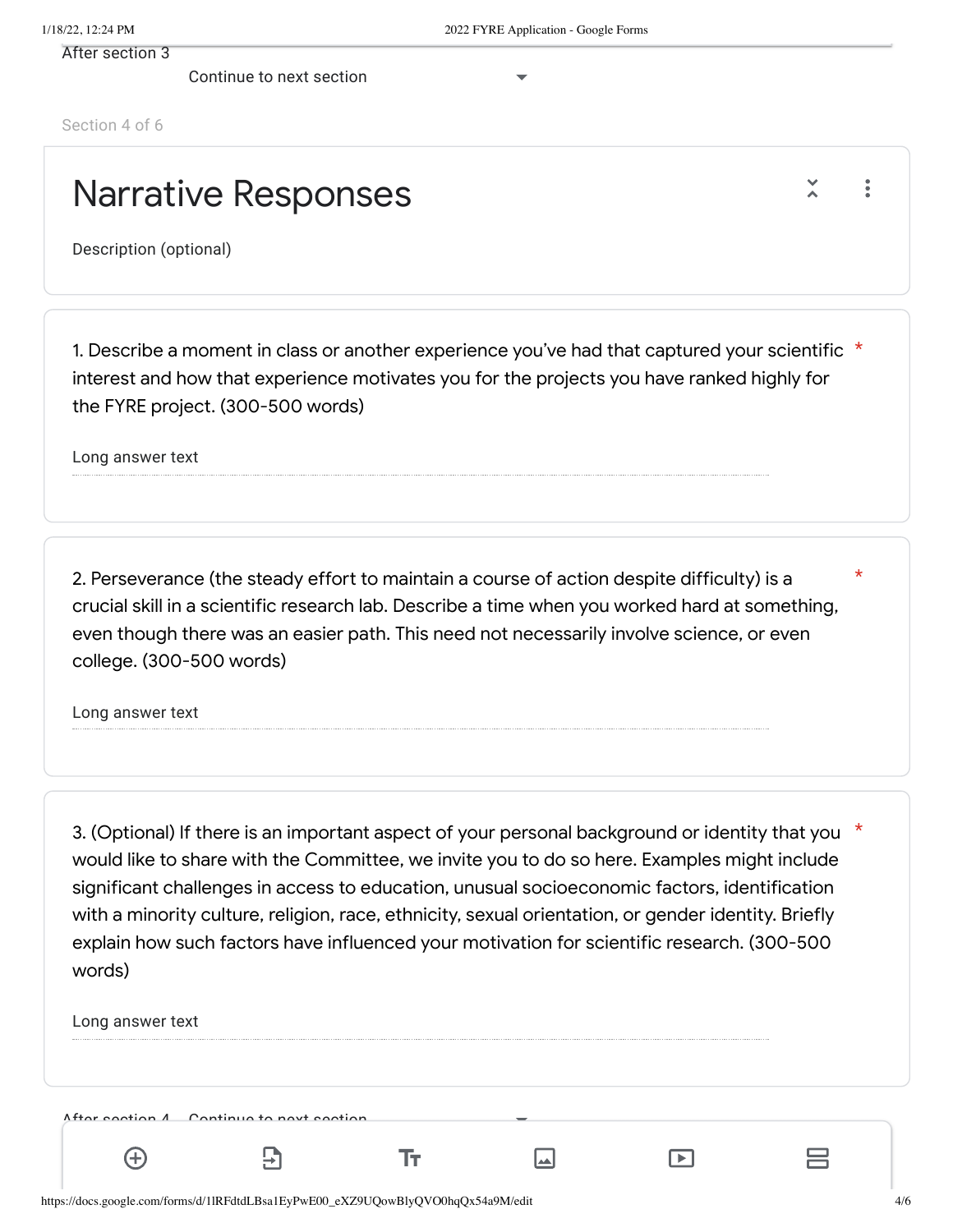|  |  | Section 5 of 6 |  |
|--|--|----------------|--|
|  |  |                |  |



Once you have met with at least three faculty mentors, please indicate your TOP THREE project choices in order of interest (1 = most interested; 3 = least interested). Please only rank projects of faculty mentors with whom you have met and discussed their project).

Rank your TOP THREE projects in order of interest (1 = most interested; 3 = least interested). Rank only projects of faculty members with whom you have met.

|                                    | <b>First Choice</b> | Second Choice | <b>Third Choice</b> |
|------------------------------------|---------------------|---------------|---------------------|
| Jon Grinnell                       |                     |               |                     |
| Jeff Dahlseid                      |                     |               |                     |
| Erik Gulbranson                    |                     |               |                     |
| Katie Leehy                        |                     |               |                     |
| $\left( +\right)$<br>$\rightarrow$ | Тт                  | ▎▟▟           |                     |

https://docs.google.com/forms/d/1lRFdtdLBsa1EyPwE00\_eXZ9UQowBlyQVO0hqQx54a9M/edit 5/6